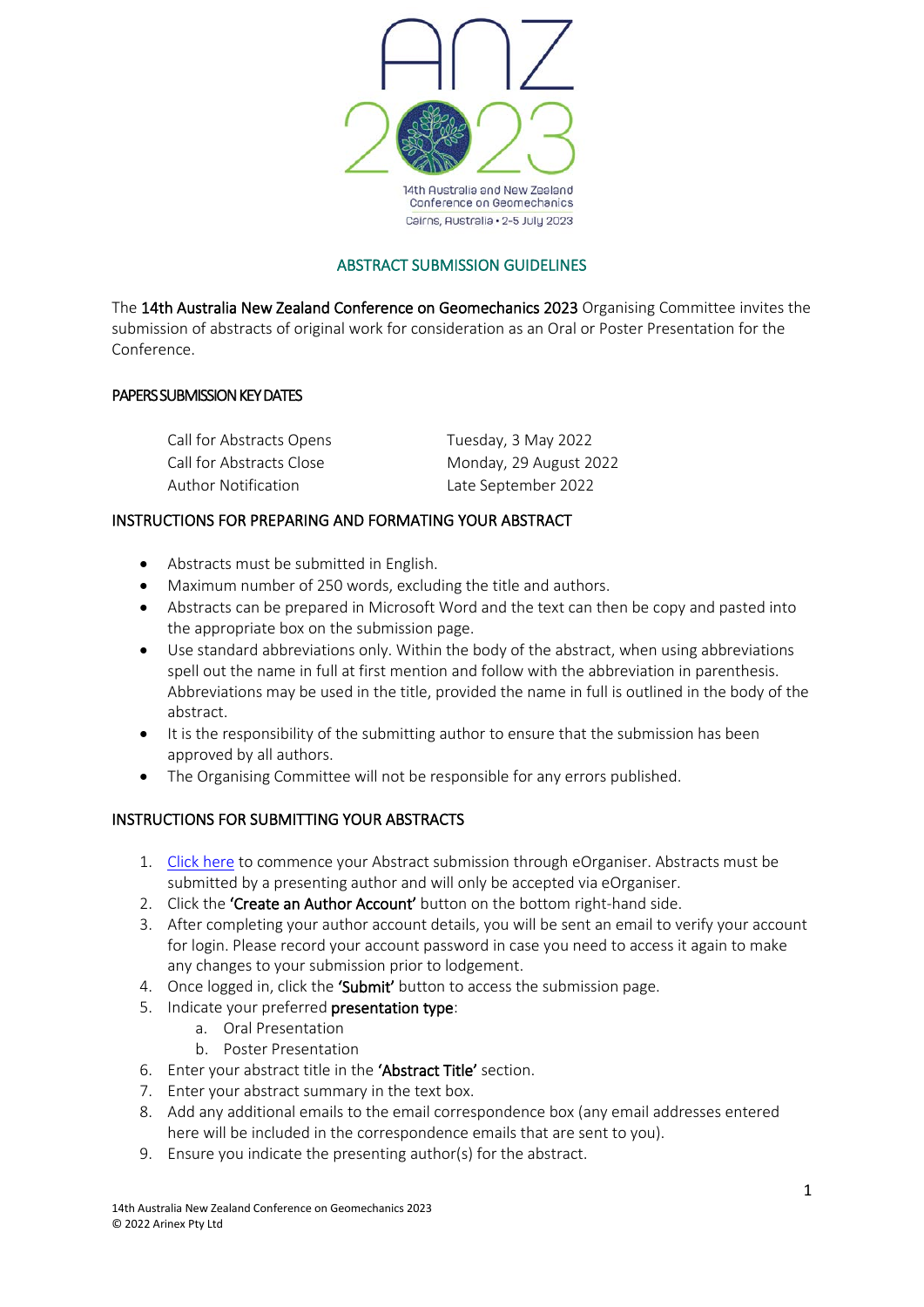

- 10. Select the theme for your abstract that you wish to submit against.
- 11. Complete all other fields, noting those labelled with a (\*) symbol must be filled.
- 12. Click 'Preview and Submit'. You will be able to preview your abstract and make any changes if required.
- 13. While on the preview window, click 'Submit' to confirm your Abstract submission. If you do not receive a confirmation email that your Abstract was successfully submitted, please contact the Conference Managers via email[: anzgeo2023@arinex.com.au.](mailto:anzgeo2023@arinex.com.au)

## GENERAL POLICIES AND REQUIREMENTS

- All abstracts must contain original work of the presenting author(s).
- The presenting author must submit the abstract.
- Abstracts must be submitted to the Conference Managers via eOrganiser by Monday, 29 August 2022.
- All fields on the online abstract submission form must be completed.
- Acceptance of Abstract for presentation and the presentation type at the Conference will be based on committee selection. Please note your requested presentation type may not be your accepted presentation type.
- All presenting authors will be required to register and pay for the Conference by the author registration deadline of Thursday, 25 May 2023 to ensure that their submission(s) are included in the final program.
- Authors must seek permission from the Organising Committee for a co-author to present their abstract(s).
- It is the responsibility of the presenting author to ensure that the abstract is submitted correctly.
- After an author has submitted their abstract, they must check their submission to ensure the document has been uploaded correctly. Authors are able to check their submission by clicking on the viewing option in the submission form.
- The Conference Managers will not be held responsible for abstract submissions not received via the website or for submission errors caused by Internet services outages or other unforeseen events.

# ASSESSMENT CRITERIA

Each Abstract will be assessed according to the following criteria:

- 1. Relevance to a Conference theme(s).
- 2. Relevance to the professional context of delegates.
- 3. Potential to contribute to the body of knowledge.

### **THEMES**

Each Abstract will be submitted under one of the following [themes:](https://anzgeo2023.com.au/program/abstract-submission/)

- Soil Mechanics & Rock Mechanics
- Numerical Methods for Geomechanics